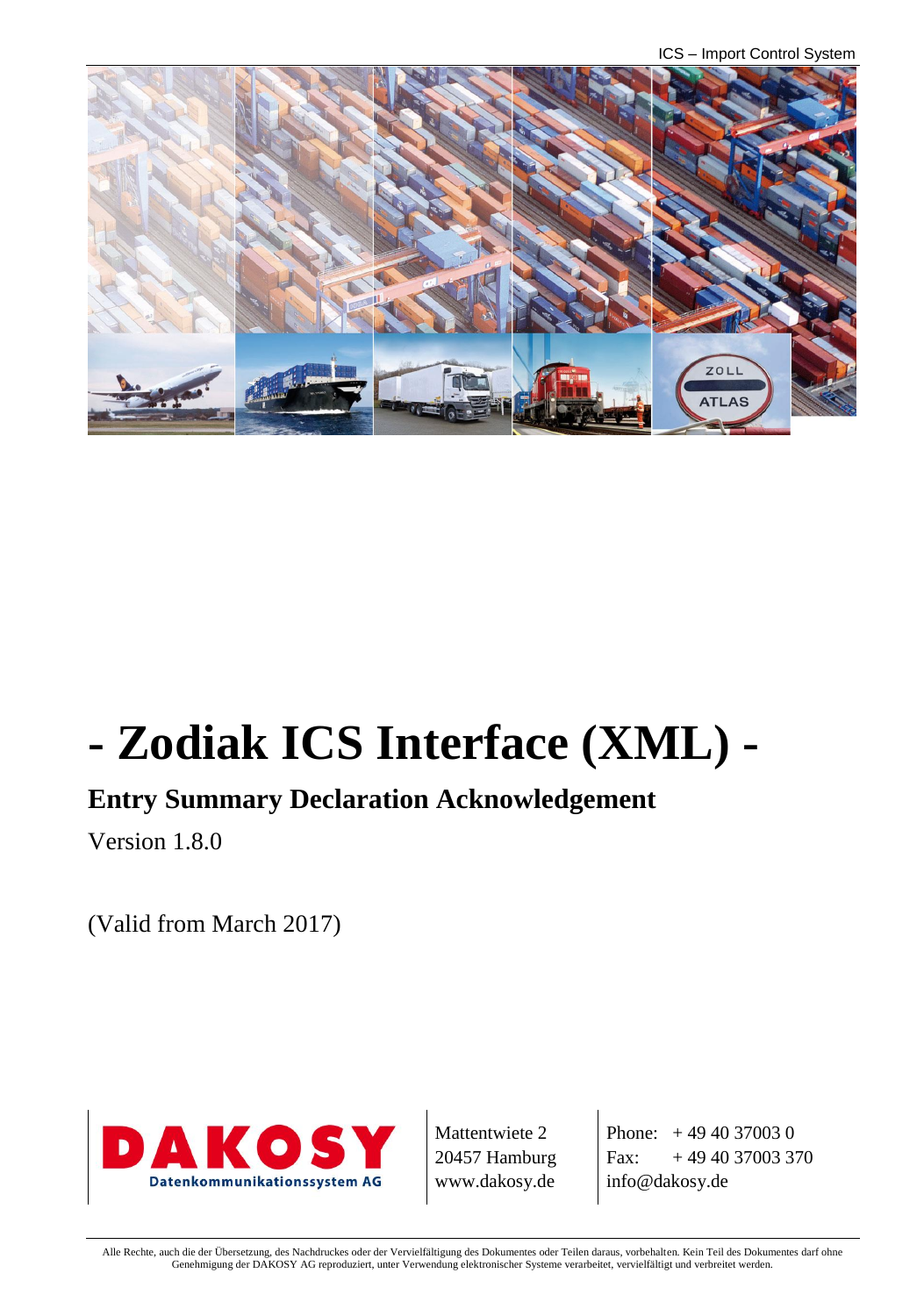## **Change history**

| <b>Version</b> | <b>Chapter/Section</b> | <b>Reason</b>                                                                              | <b>Name</b> | Date       |
|----------------|------------------------|--------------------------------------------------------------------------------------------|-------------|------------|
| 1.1            |                        | <b>Initial Version</b>                                                                     | Blanken     | 16.08.2010 |
| 1.2            | All                    | Updated for Schema Version 007                                                             | Blanken     | 10.09.2010 |
| 1.3            |                        | Version Number in <version> element should be<br/><math>0.007</math><sup>"</sup></version> | Blanken     | 15.10.2010 |
| 1.4            |                        | Updated guide version to 1.4                                                               | Blanken     | 25.11.2010 |
| 1.5            |                        | (not released)                                                                             |             |            |
| 1.6.0          |                        | Updated guide version                                                                      | Blanken     | 31.03.2011 |
| 1.7.0          |                        | Addition of Branch No.                                                                     | Diettrich   | 15.09.2012 |
| 1.8.0          |                        | Updated guide version in connection with ATLAS<br>release 8.7                              | Diettrich   | 30.01.2017 |

### **Change requests**

## **DAKOSY Datenkommunikationssystem AG**  Mattentwiete 2

20457 Hamburg

| 1. Phone: | $+494037003 - 0$   |
|-----------|--------------------|
| 2. Fax:   | $+494037003 - 370$ |
| 3. Email: | info@dakosy.de     |

## **Used tools**

|    | Number Used tools                                         |
|----|-----------------------------------------------------------|
| W1 | This document has been created using Microsoft Word 2010. |

## **Liability**

1. Please note that no liability claims can be derived towards DAKOSY AG for the content of this manual, despite careful development and examination of this document!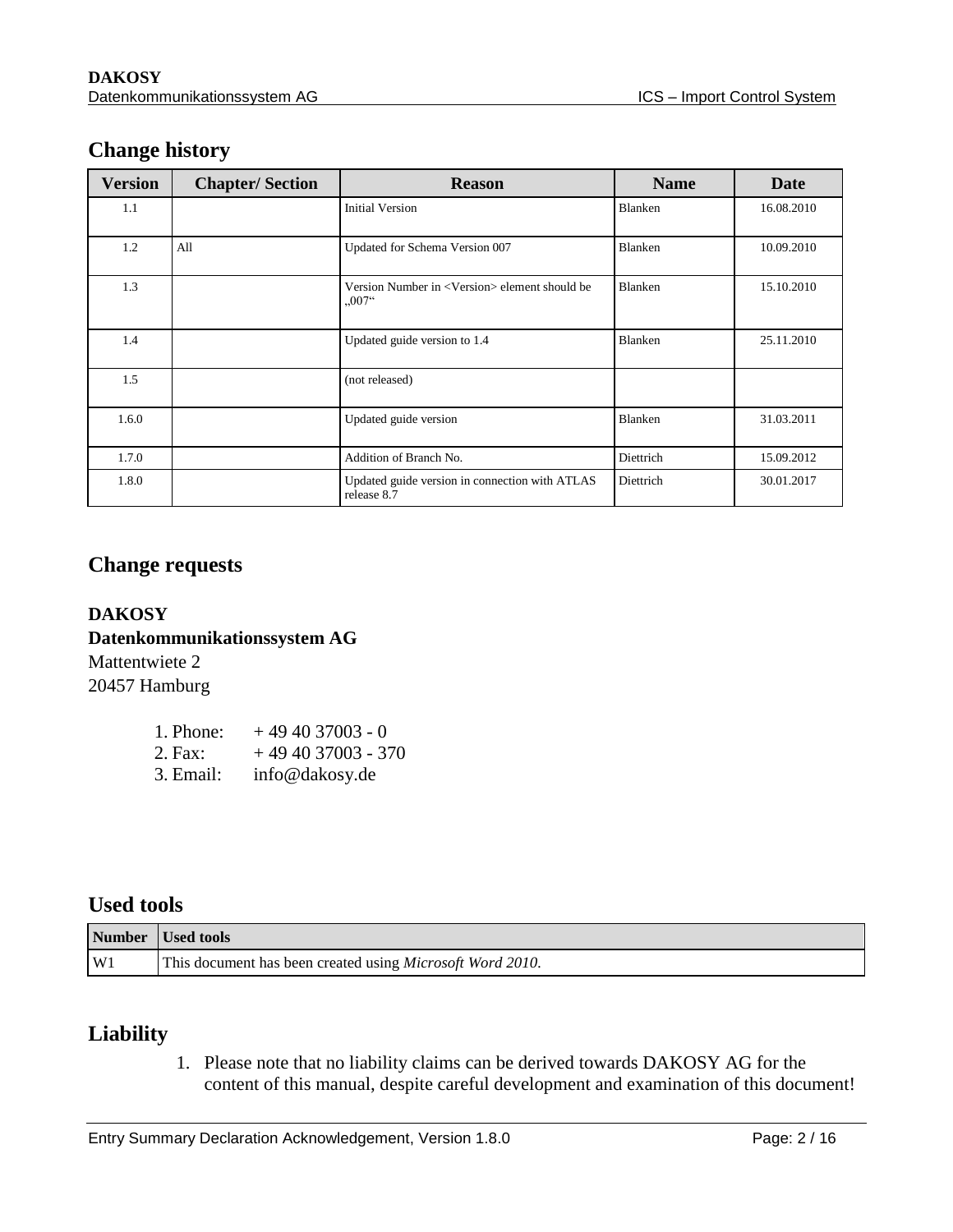## **Table of contents**

| 2 <sup>1</sup> |  |
|----------------|--|
| 2.1            |  |
| 2.2            |  |
| 3 <sup>1</sup> |  |
| 4              |  |
|                |  |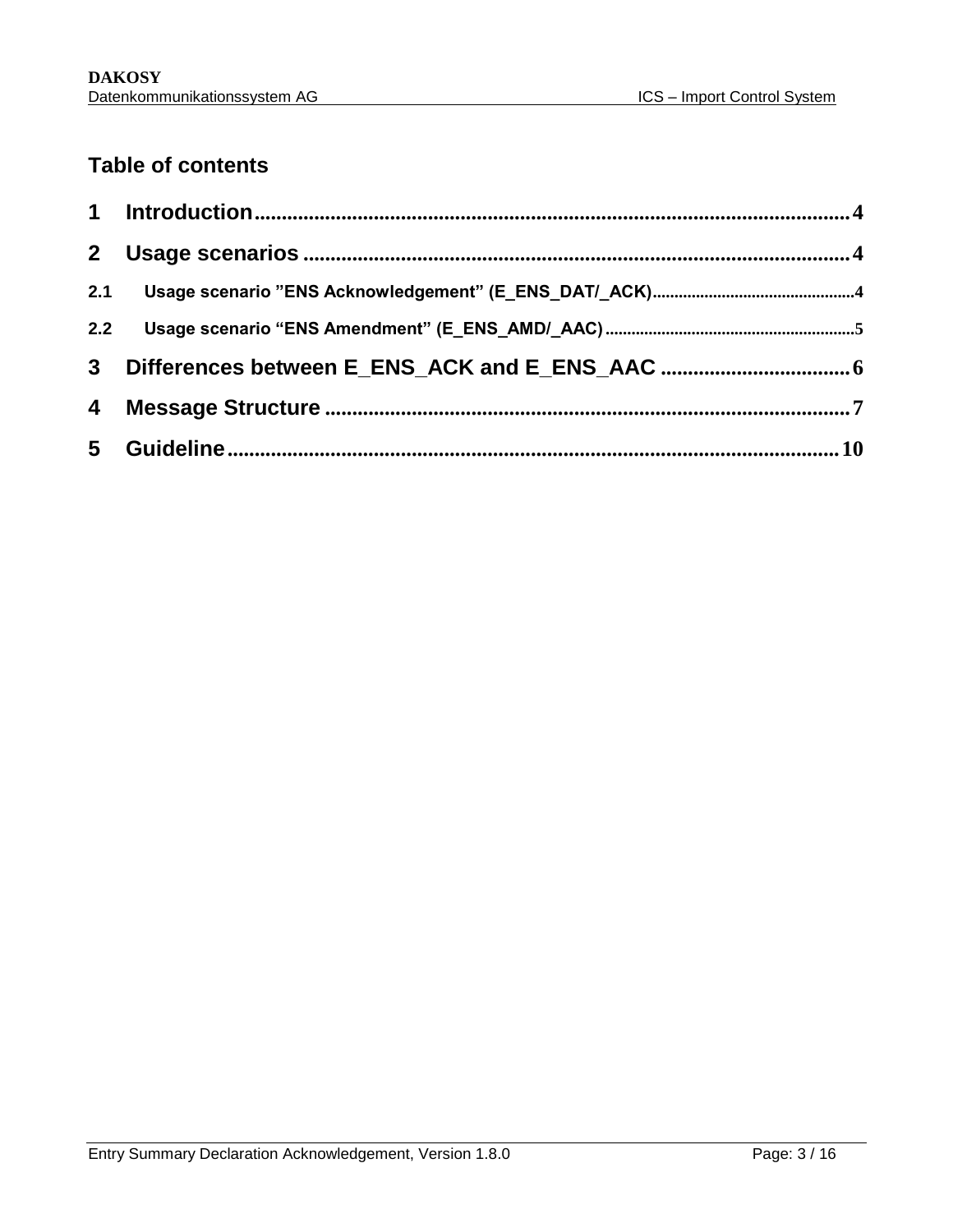## <span id="page-3-0"></span>**1 Introduction**

This document describes the XML Message "EntrySummaryDeclarationAck" which is used within the ZODIAK ICS XML Interface in order to forward the acceptance of an Entry Summary Declaration or Entry Summary Declaration Amendment to the customer. Based on the first customs office of entry named in the declaration, DAKOSY would then convert the data into the format required by customs in the respective country and send it there.

**Note: General information about messages used within the ZODIAK ICS XML interface, a basic message flow diagram as well as a description of the metadata elements/types can be found in the "General Information" document for the XML Interface.**

## <span id="page-3-1"></span>**2 Usage scenarios**

## <span id="page-3-2"></span>**2.1 Usage scenario "ENS Acknowledgement" (E\_ENS\_DAT/\_ACK)**

When the ENS declaration is lodged and customs acknowledges/accepts the declaration, customs will respond to the lodger with an acknowledgement message E\_ENS\_ACK. When using the ZODIAK ICS XML interface this message is forwarded to the customer using the EntrySummaryDeclarationAck message.

However, the EntrySummaryDeclarationAck is not necessarily sent to the lodger only. Another scenario involves a third party which lodges the declaration and mentions the carrier or a representative specifically:

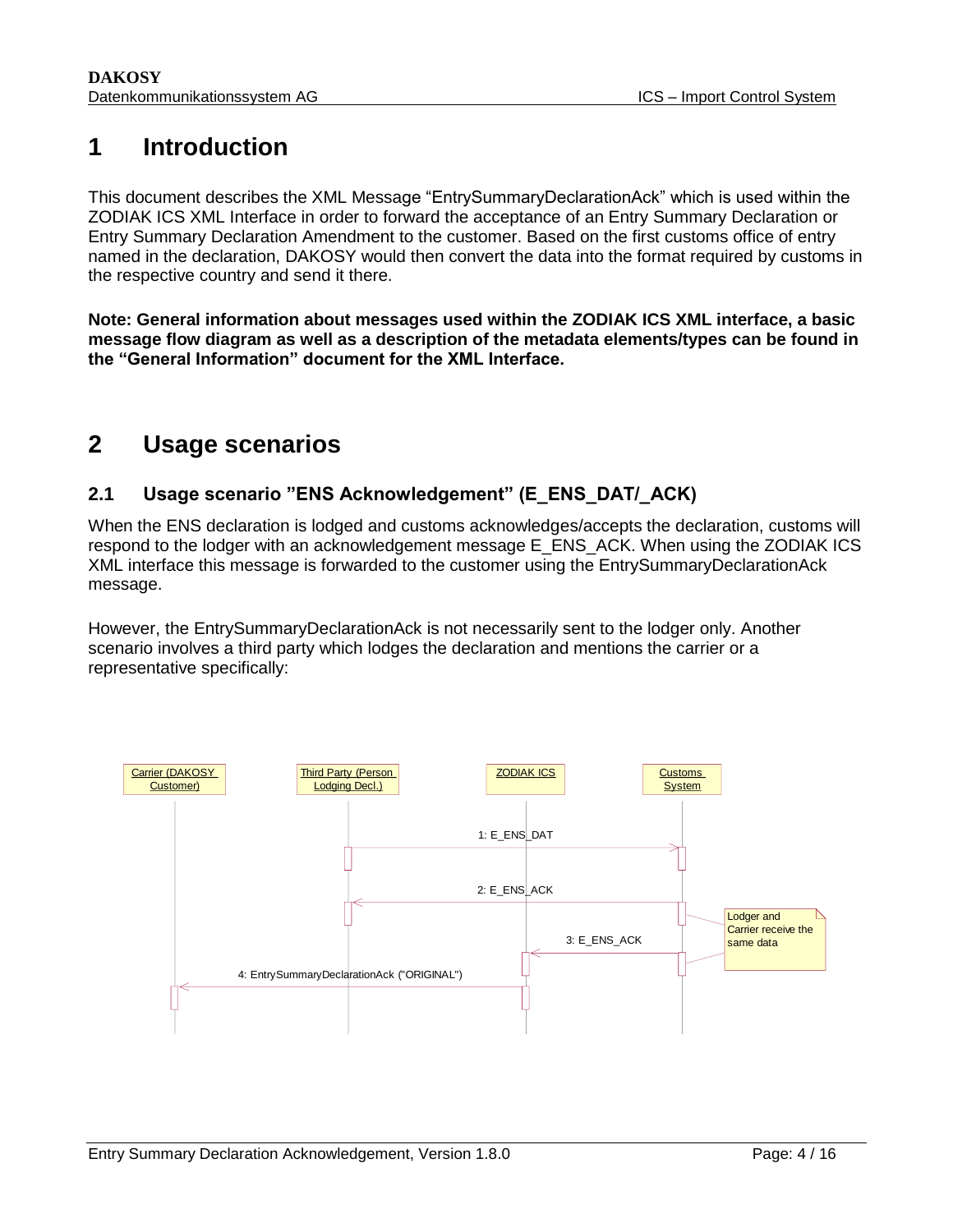As shown in the image above, a third party lodging a summary declaration can indicate that not the party itself but some other entity is the actual carrier. The carrier would then receive a copy of customs' acknowledgement message, containing the MRN along with some basic data of the declaration. This allows the carrier to file diversion requests and arrival notifications to customs. If the carrier/representative is a DAKOSY customer, the data will be forwarded using the "EntrySummaryDeclarationAck" message described in this document.

This scenario is also true for a  $3<sup>rd</sup>$  party mentioning a representative (another company which is allowed to make changes to the ENS declaration) in it's declaration. The representative would receive a copy of the E\_ENS\_ACK (EntrySummaryDeclarationAck, if the representative is a DAKOSY customer).

#### <span id="page-4-0"></span>**2.2 Usage scenario "ENS Amendment" (E\_ENS\_AMD/\_AAC)**

The scenario for an ENS Amendment is basically the same. However, a party lodging a declaration might later add a representative (another company which is allowed to make changes to the ENS declaration) using an amendment message E\_ENS\_AMD. In this case, the representative would receive an E\_ENS\_AAC, allowing him to make changes to the existing declaration.

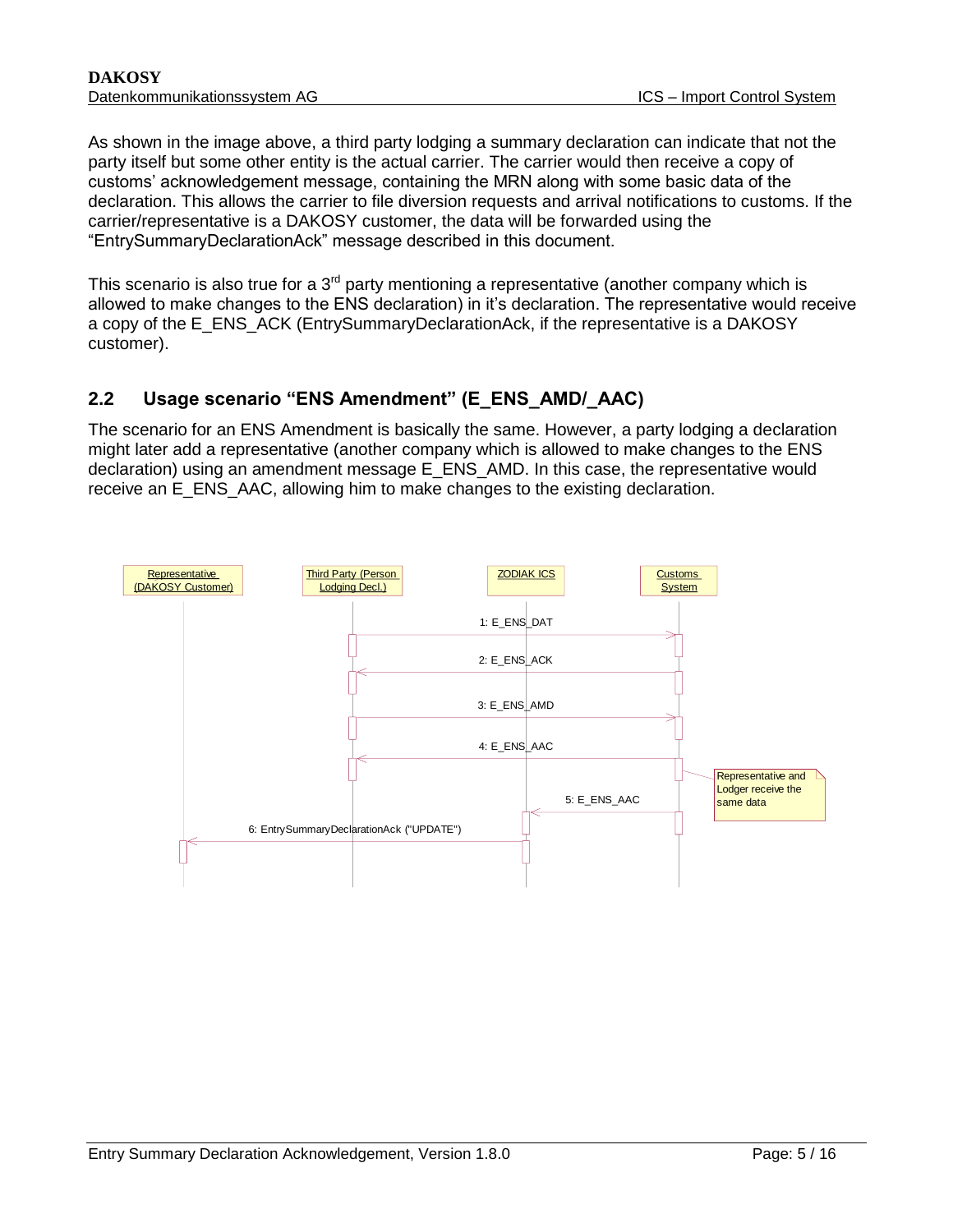## <span id="page-5-0"></span>**3 Differences between E\_ENS\_ACK and E\_ENS\_AAC**

The following differences exist between the EntrySummaryDeclarationAck being sent for an E\_ENS\_ACK and an EntrySummaryDeclarationAck being sent for an E\_ENS\_AAC:

| E ENS ACK                      | E ENS AAC                                                                                                                      |
|--------------------------------|--------------------------------------------------------------------------------------------------------------------------------|
| TypeOfDeclaration = "ORIGINAL" | TypeOfDeclaration = "UPDATE"                                                                                                   |
|                                | Contains field AmendmentDateAndTime and<br>AmendmentAcceptanceDateAndTime                                                      |
| ---                            | Might contain elements TraderAtEntryCarrier and<br>TraderRepresentative specifying information about third<br>parties involved |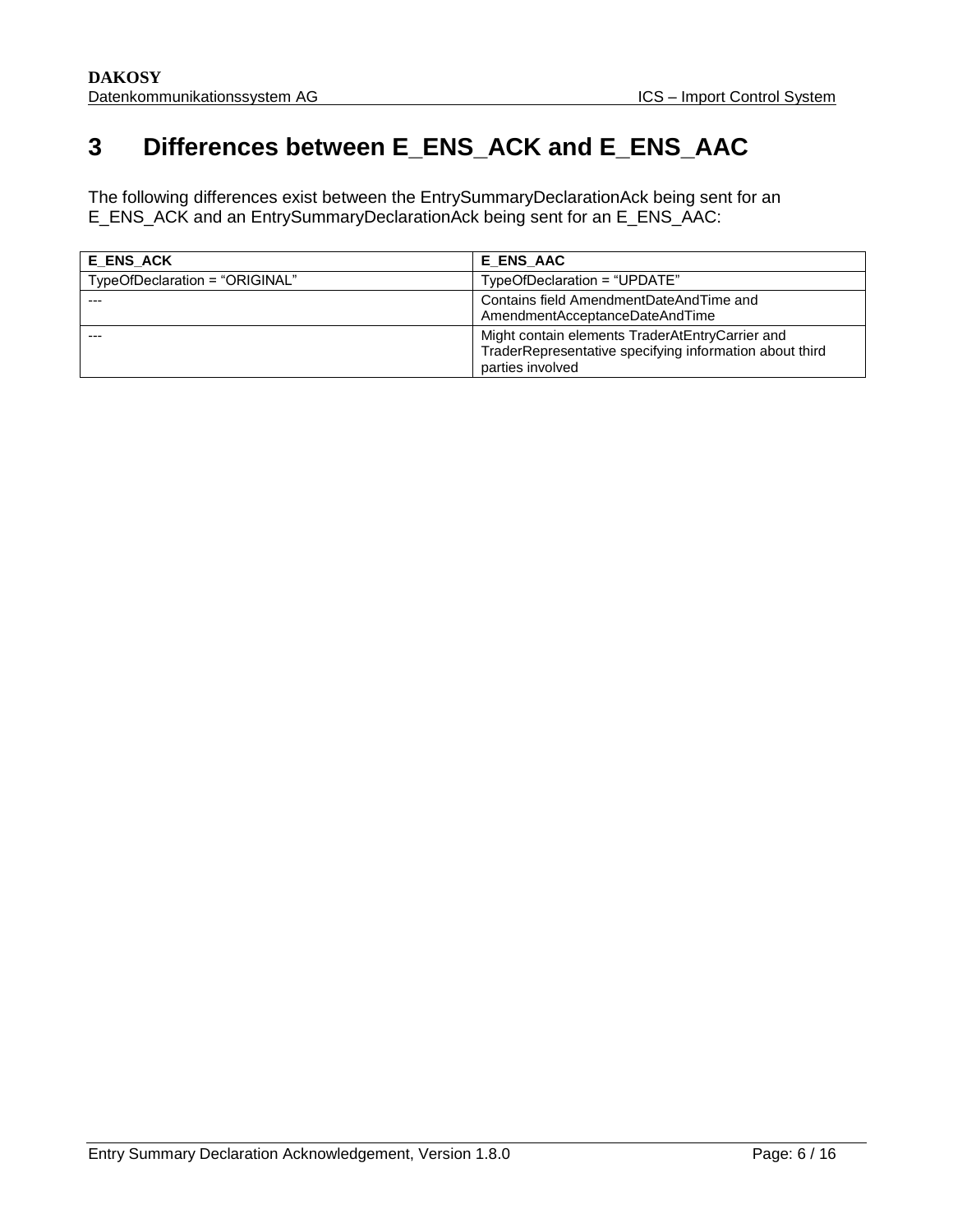## <span id="page-6-0"></span>**Message Structure**

| <b>Occurrence</b>        | <b>Element/Attribute</b>                       |
|--------------------------|------------------------------------------------|
|                          |                                                |
|                          | <b>ICSMessage</b>                              |
| 11                       | - xs:sequence                                  |
| $\ldots$ 1               | <b>Transaction</b>                             |
| 1                        | - xs:sequence                                  |
| $\ldots$ 1<br>O          | - IOPartner<br>- IODivision1                   |
| 1<br>O                   | - IODivision2                                  |
| 1<br>O                   | - IODivision3                                  |
| $\sim$ 1                 | - OrgUnit                                      |
| 1                        | - IOReference                                  |
| 1                        | <b>IODateTime</b>                              |
| 1<br>1                   | - Version                                      |
| $\ldots$ 1               | <b>Messages</b>                                |
| $\dots$ 1<br>1           | xs:sequence                                    |
| $\ldots$ 1<br>1          | xs:choice                                      |
| $\ldots$ 1               | <b>EntrySummaryDeclarationAck</b>              |
| 1<br>1                   | xs:sequence                                    |
| 1                        | ObjectIdentification                           |
| 1                        | xs:sequence                                    |
| 1<br>1<br>O              | <b>ObjectName</b>                              |
| 1<br>O                   | - ObjectAlias<br>- TypeOfDeclaration           |
| 1                        | - OriginalMessageName                          |
| 1<br>$\Omega$            | - TransactionReference                         |
| 1                        | <b>EDIFACTMessageNo</b>                        |
| 1                        | <b>DateOfReceipt</b>                           |
| 1                        | <b>EventSeverity</b>                           |
| 1<br>1.                  | EventLocation                                  |
| $\ldots$ 1               | <b>Header</b>                                  |
| 1                        | xs:sequence                                    |
| 1<br>0                   | - DeclarationRegistrationDateAndTime           |
| 1<br>O                   | - AmendmentDateAndTime                         |
| 1<br>O<br>1              | - AmendmentAcceptanceDateAndTime<br><b>MRN</b> |
| 1<br>0                   | <b>CommercialReferenceNumber</b>               |
| 0                        | <b>TransportModeAtBorder</b>                   |
| 1<br>0                   | IdentityOfMeansOfTransportAtBorder             |
| 1<br>1                   | - xs:sequence                                  |
| 0<br>1                   | NationalityCrossingBorder                      |
| 1<br>0                   | - IdentityCrossingBorder                       |
| 1<br>0                   | - NameCrossingBorder                           |
| 0<br>1                   | ConveyanceReferenceNumber                      |
| 01                       | <b>ETD</b>                                     |
| 1<br>1                   | <b>PersonLodgingTheSummaryDeclaration</b>      |
| $\ldots$ 1<br>1          | xs:sequence                                    |
| 1<br>1<br>0.1            | $-$ TIN<br><b>BranchNumber</b>                 |
|                          | <b>Address</b>                                 |
| $\dots$ 1<br>0<br>1<br>1 | xs:sequence                                    |
| 1<br>0                   | - Name                                         |
| 1<br>0                   | Name2                                          |
|                          |                                                |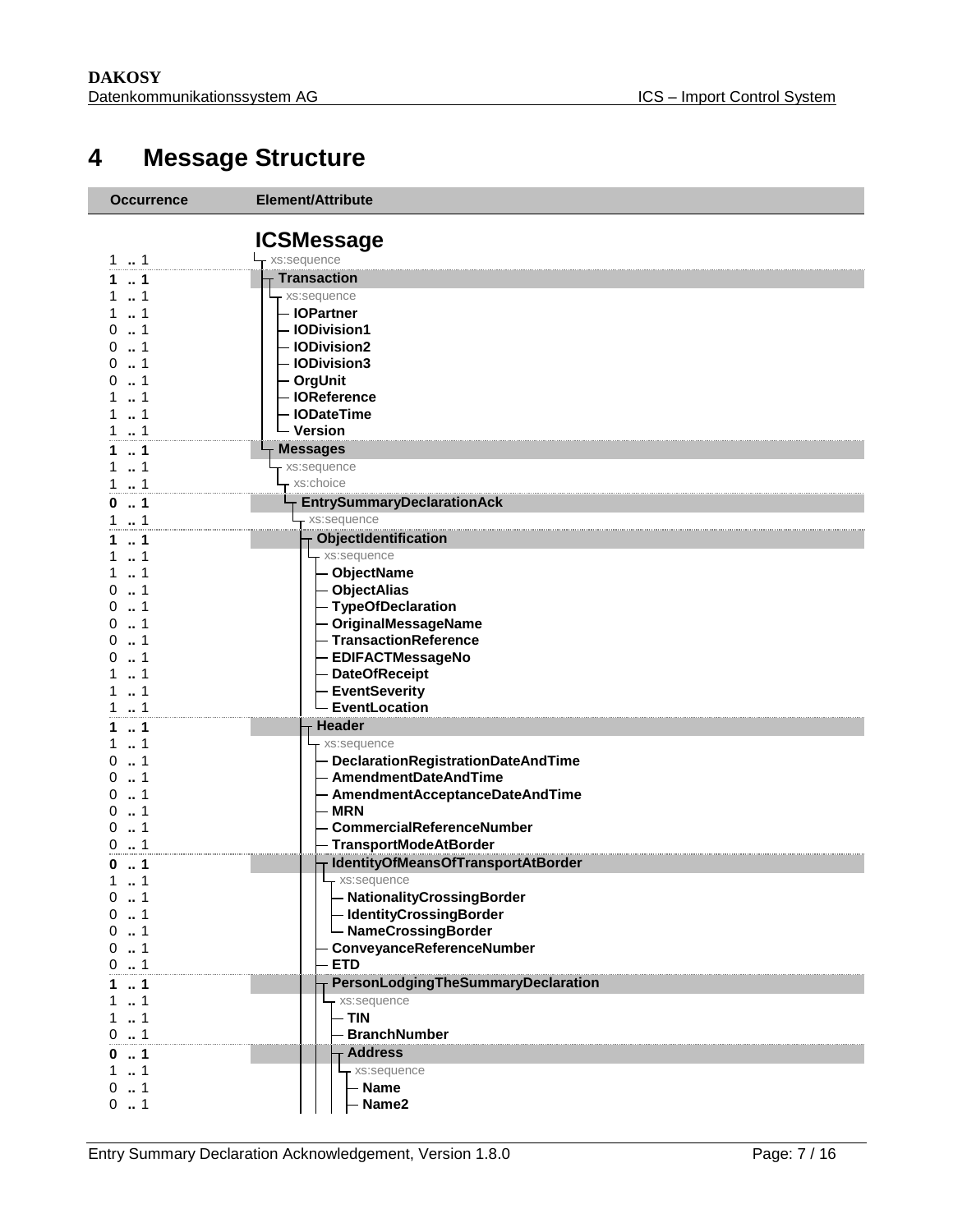#### **DAKOSY**<br>Datenkommunikationssystem AG<br>Datenkommunikationssystem AG<br>
Batenkommunikationssystem AG Datenkommunikationssystem AG

| <b>Occurrence</b>     | Element/Attribute                               |  |  |
|-----------------------|-------------------------------------------------|--|--|
| $0 \t  1$             | <b>StreetAndNumber</b>                          |  |  |
| 0.1                   | Country                                         |  |  |
| $0 \dots 1$<br>11     | - Postcode                                      |  |  |
| 0.1                   | $\overline{\phantom{a}}$ City<br>- LanguageCode |  |  |
| 0.1                   | <b>TraderRepresentative</b>                     |  |  |
| 11                    | - xs:sequence                                   |  |  |
| $0 \dots 1$           | - TIN                                           |  |  |
| 0.1                   | - BranchNumber                                  |  |  |
| 0.1                   | <b>Address</b>                                  |  |  |
| $1 \t  1$             | - xs:sequence                                   |  |  |
| 01                    | - Name                                          |  |  |
| 01                    | - Name2                                         |  |  |
| $0 \t  1$             | - StreetAndNumber                               |  |  |
| 0.1                   | - Country                                       |  |  |
| 01                    | - Postcode                                      |  |  |
| 11                    | $\overline{\phantom{a}}$ City                   |  |  |
| 01                    | - LanguageCode                                  |  |  |
| 0.1                   | <b>TraderAtEntryCarrier</b>                     |  |  |
| 11                    | - xs:sequence                                   |  |  |
| 11                    | $-$ TIN                                         |  |  |
| 0.1                   | - BranchNumber                                  |  |  |
| 01                    | <b>Address</b>                                  |  |  |
| 1.1                   | $-$ xs:sequence                                 |  |  |
| 01                    | - Name                                          |  |  |
| 01<br>01              | - Name2                                         |  |  |
| 0.1                   | - StreetAndNumber<br>- Country                  |  |  |
| 0.1                   | - Postcode                                      |  |  |
| $\dots$ 1<br>1        | $\overline{\phantom{a}}$ City                   |  |  |
| $0 \dots 1$           | - LanguageCode                                  |  |  |
| 1<br>1.               | <b>CustomsOfficeOfFirstEntry</b>                |  |  |
| 11                    | - xs:sequence                                   |  |  |
| $\dots$ 1<br>1.       | - xs:choice                                     |  |  |
| 1                     | - ReferenceNumber                               |  |  |
| 1<br>1                | $\overline{\phantom{a}}$ Location Code          |  |  |
| $\Omega$<br>$\dots$ 1 | - ExpectedDateAndTimeOfArrival                  |  |  |
| 0.1                   | <b>CustomsOfficeOfLodgement</b>                 |  |  |
| 1<br>0                | <b>GoodsItems</b>                               |  |  |
| $1 \t  1$             | xs:sequence                                     |  |  |
| 999<br>1.             | GoodsItem                                       |  |  |
| $1 \t{.} 1$           | xs:sequence                                     |  |  |
| 1.1                   | - GoodsItemNumber                               |  |  |
| 01                    | <b>CommercialReferenceNumber</b>                |  |  |
| 0.1                   | xs:choice                                       |  |  |
| 1                     | <b>ContainerNumbers</b>                         |  |  |
| $\dots$ 1<br>1.       | xs:sequence                                     |  |  |
| 1  99                 | - ContainerNumber                               |  |  |
| $\ldots$ 1<br>1       | <b>Containers</b>                               |  |  |
| 1.1                   | xs:sequence                                     |  |  |
| 1.99                  | - Container                                     |  |  |
| 11                    | - xs:sequence                                   |  |  |
| 11                    | - ContainerNumber                               |  |  |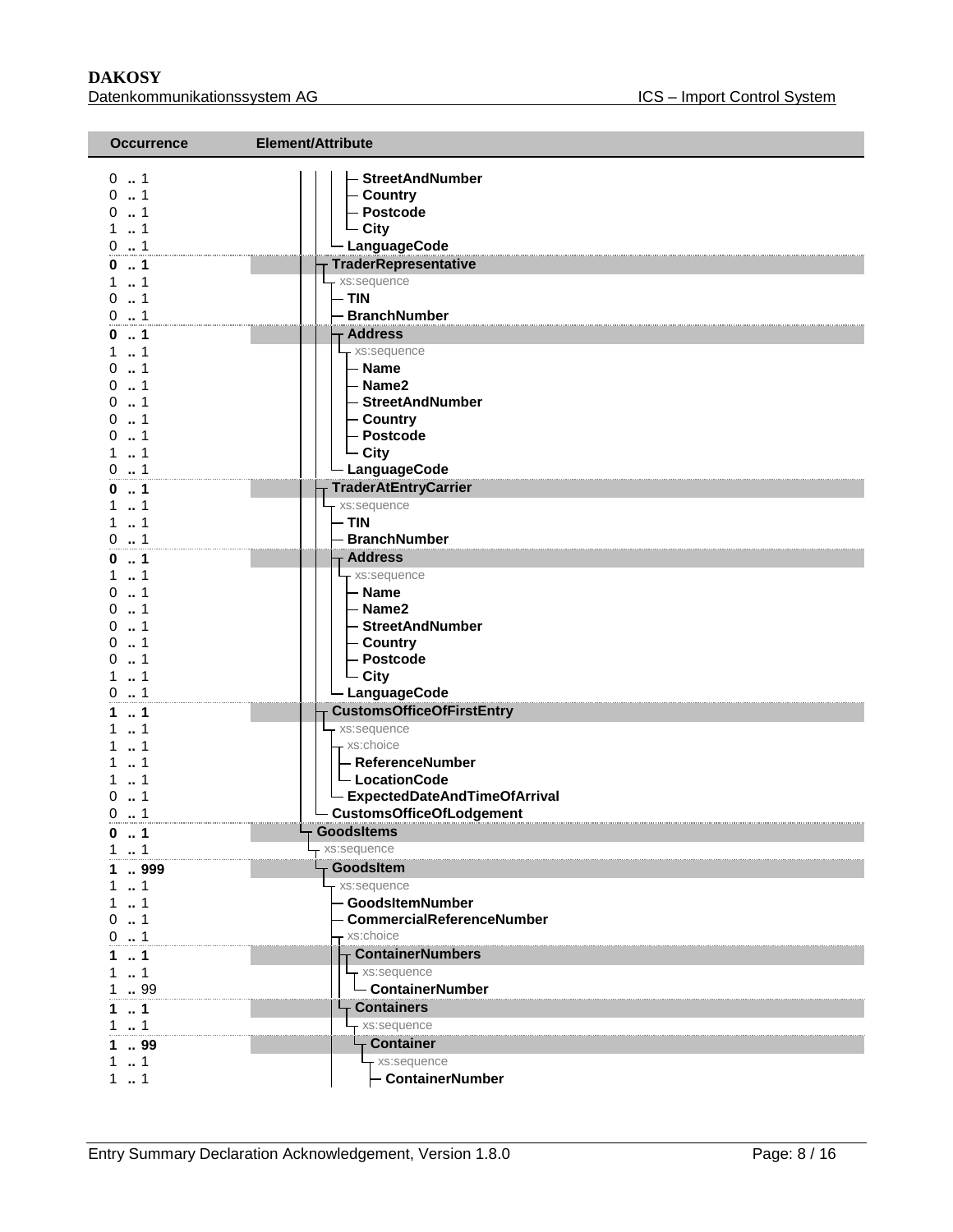**DAKOSY**<br>Datenkommunikationssystem AG<br>Datenkommunikationssystem AG<br>
Batenkommunikationssystem AG Datenkommunikationssystem AG

| <b>Occurrence</b> | Element/Attribute                                             |
|-------------------|---------------------------------------------------------------|
|                   | - NumberOfPackages<br>- ContainerType<br>- FullEmptyIndicator |
|                   | IdentitiesOfMeansOfTransportAtBorder                          |
|                   | xs:sequence                                                   |
| 999               | └┬ IdentityOfMeansOfTransportAtBorder                         |
|                   | - xs:sequence                                                 |
|                   | - NationalityCrossingBorder                                   |
|                   | - IdentityCrossingBorder                                      |
|                   | - NameCrossingBorder                                          |
| 1                 | ProducedDocumentsCertificates                                 |
|                   | - xs:sequence                                                 |
| 99                | $\vdash$ ProducedDocumentsCertificate                         |
|                   | - xs:sequence                                                 |
|                   | - DocumentType                                                |
|                   | <b>DocumentReference</b>                                      |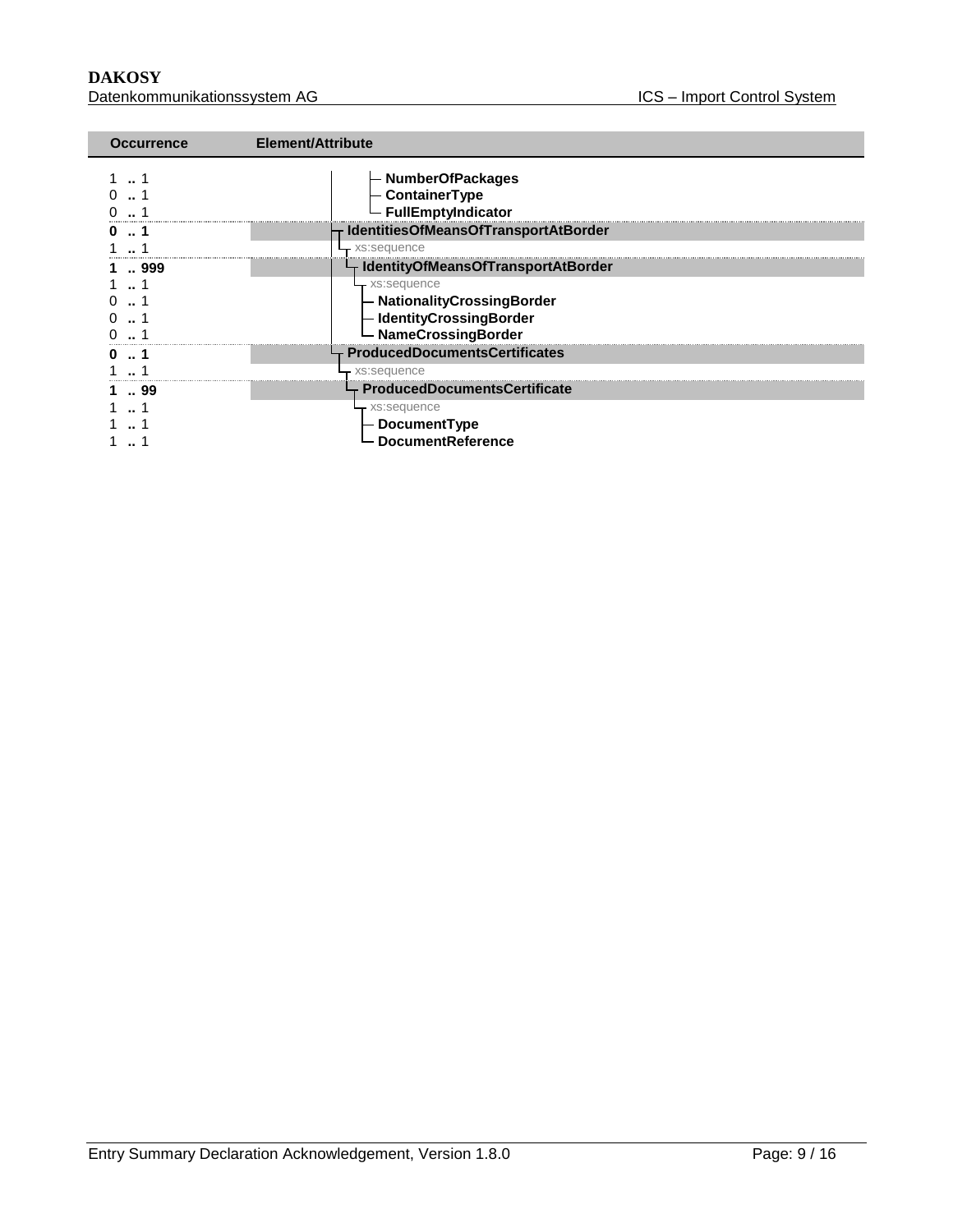## <span id="page-9-0"></span>**5 Guideline**

| Element/Attribute                 | <b>Annotation</b>                                                                          |  |
|-----------------------------------|--------------------------------------------------------------------------------------------|--|
| <b>ICSMessage</b>                 |                                                                                            |  |
| xs:sequence                       | <b>Occurence</b><br>$1 \t  1$                                                              |  |
| <b>Transaction</b>                | $1 - 1$<br>Occurence                                                                       |  |
| xs:sequence                       | Occurence<br>$1 \t  1$                                                                     |  |
| - IOPartner                       | 11<br>Occurence                                                                            |  |
|                                   | . 10<br>Length                                                                             |  |
| <b>IODivision1</b>                | $0 \t . 1$<br>Occurence                                                                    |  |
|                                   | $\cdot$ 10<br>Length                                                                       |  |
| <b>IODivision2</b>                | $0 \t . 1$<br>Occurence                                                                    |  |
|                                   | Length<br>. 10                                                                             |  |
| <b>IODivision3</b>                | $0 \t  1$<br>Occurence                                                                     |  |
|                                   | Length<br>. 10                                                                             |  |
| OrgUnit                           | $0 \t  1$<br>Occurence                                                                     |  |
|                                   | .256<br>Length                                                                             |  |
| <b>IOReference</b>                | $1 - 1$<br>Occurence                                                                       |  |
|                                   | Length<br>.35                                                                              |  |
| <b>IODateTime</b>                 | Occurence<br>$1 \t  1$                                                                     |  |
| Version                           | 1.1<br>Occurence                                                                           |  |
|                                   | Length<br>3                                                                                |  |
|                                   | 006 007<br>Pattern                                                                         |  |
|                                   | <b>Remark</b><br>This field should contain the following value: 007                        |  |
| <b>Messages</b>                   | $1 \t  \t 1$<br>Occurence                                                                  |  |
| xs:sequence                       | $1 - 1$<br>Occurence                                                                       |  |
| xs:choice                         | $1 - 1$<br>Occurence                                                                       |  |
| <b>EntrySummaryDeclarationAck</b> | $0 \t  \t 1$<br>Occurence                                                                  |  |
|                                   | IE328 - E_ENS_ACK<br><b>Description</b>                                                    |  |
| xs:sequence                       | 1  1<br>Occurence                                                                          |  |
| ObjectIdentification              | $1 - 1$<br>Occurence                                                                       |  |
| - xs:sequence                     | $1 - 1$<br>Occurence                                                                       |  |
| ObjectName                        | $1 - 1$<br>Occurence                                                                       |  |
|                                   | Length<br>$\frac{1}{2}$ 35<br>Messages sent from ZODIAK ICS will contain the local         |  |
|                                   | <b>Remark</b><br>reference number in their ObjectName field                                |  |
| <b>ObjectAlias</b>                | $0 \t  1$<br>Occurence                                                                     |  |
|                                   | $\frac{35}{2}$<br>Length                                                                   |  |
|                                   | 2. Objekt Name<br><b>Description</b>                                                       |  |
|                                   | Unused in ZODIAK ICS<br><b>Remark</b>                                                      |  |
| <b>TypeOfDeclaration</b>          | $0 \t  1$<br>Occurence                                                                     |  |
|                                   | <b>ORIGINAL</b><br><b>Default</b>                                                          |  |
|                                   | Length<br>10                                                                               |  |
|                                   | This field is used to distinguish between original and<br><b>Description</b>               |  |
|                                   | update messages of the EntrySummaryDeclaration resp.                                       |  |
|                                   | the EntrySummaryDeclarationAck.                                                            |  |
| <b>OriginalMessageName</b>        | $0 \t  1$<br>Occurence                                                                     |  |
|                                   | 10<br>Length<br>$\ddot{\phantom{a}}$                                                       |  |
|                                   | <b>Description</b><br>For messages sent from customs, this field contains the              |  |
|                                   | TAXUD name of the original message<br>Messages from German customs might contain<br>Remark |  |
|                                   | "E_FEHLER" instead of a "real" TAXUD name                                                  |  |
|                                   | <b>Applicable Codes</b>                                                                    |  |
|                                   | <b>E_ARI_REJ</b>                                                                           |  |
|                                   | E_ARN_VAL                                                                                  |  |
|                                   | E_DIV_ACK                                                                                  |  |
|                                   | E DIV REJ                                                                                  |  |
|                                   | E_ENS_ARJ                                                                                  |  |
|                                   | <b>E_ENS_REJ</b>                                                                           |  |
|                                   | E_ENS_STA                                                                                  |  |
|                                   | E_EXS_ACK                                                                                  |  |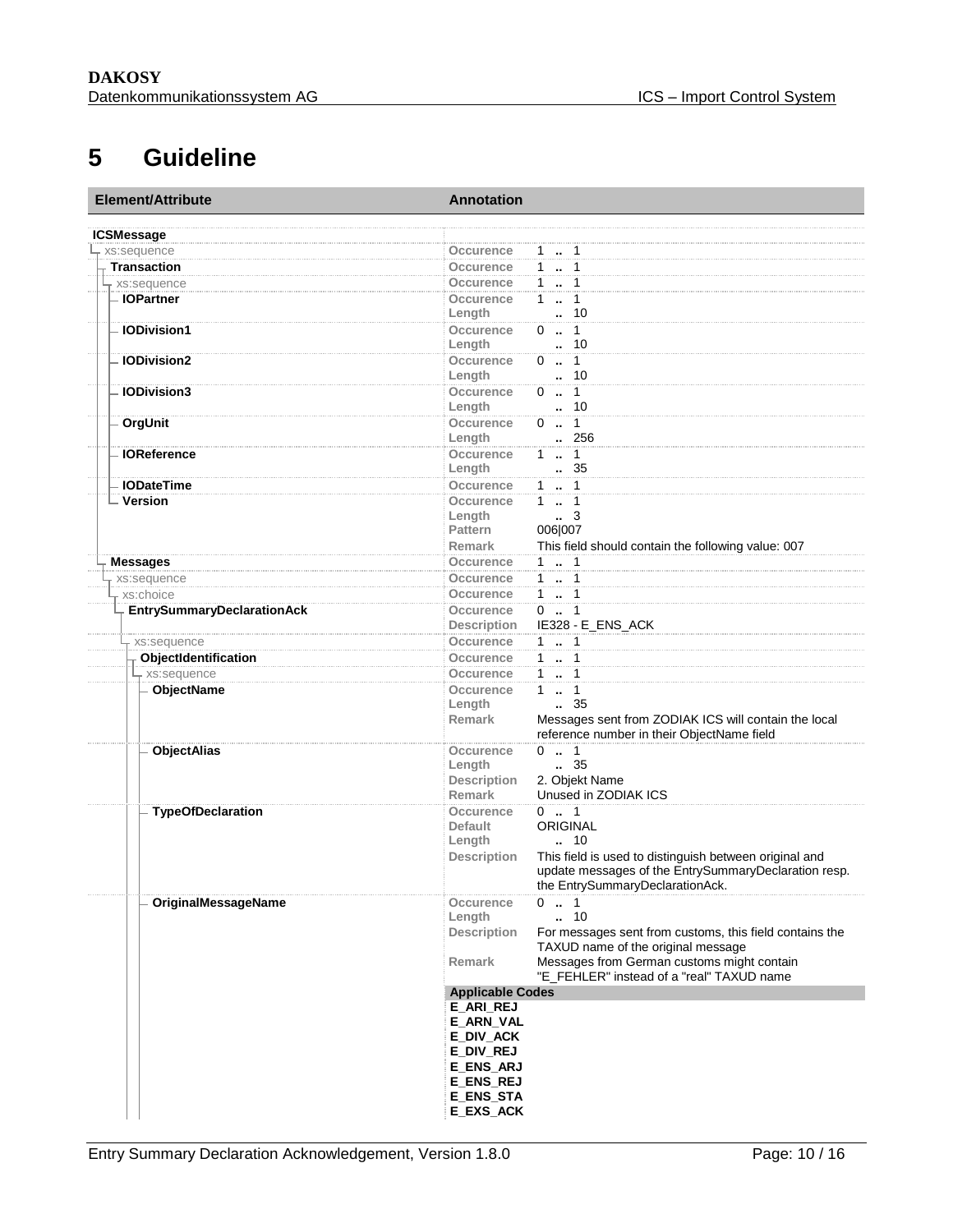#### **DAKOSY**

Datenkommunikationssystem AG ICS – Import Control System

| Element/Attribute                  | <b>Annotation</b>                                                                                                |                                                                                                                                                                                                                                      |
|------------------------------------|------------------------------------------------------------------------------------------------------------------|--------------------------------------------------------------------------------------------------------------------------------------------------------------------------------------------------------------------------------------|
|                                    | <b>Applicable Codes</b><br>NLBB15<br>NLBB16<br>NLBB24<br>NLBB51                                                  |                                                                                                                                                                                                                                      |
| <b>TransactionReference</b>        | Occurence<br>Length<br><b>Description</b>                                                                        | $0 \t  1$<br>$\frac{35}{2}$<br>The TransactionReference element refers to the<br>IOReference of the original message which is<br>acknowledged/rejected.                                                                              |
| <b>EDIFACTMessageNo</b>            | Occurence<br>Length<br><b>Description</b><br><b>Remark</b>                                                       | $0 \t  1$<br>$\frac{35}{2}$<br>Unique message reference number assigned by customs<br>This field contains the technical reference of a customs<br>message which is transmitted to the customer via the<br>ZODIAK ICS XML interface   |
| <b>DateOfReceipt</b>               | Occurence<br><b>Description</b><br><b>Remark</b>                                                                 | $1 \t  \t 1$<br>Date and time when the event reported occurred<br>For ZODIAK ICS, this field contains the date and time<br>when the original message (the one being acknowledged<br>of forwarded with this XML message) was received |
| <b>EventSeverity</b>               | Occurence<br>Length<br><b>Description</b>                                                                        | $1 \t  \t 1$<br>$\cdot$ 10<br>Possible values are:<br>*OKAY<br>*WARNING<br>*ERROR                                                                                                                                                    |
|                                    | <b>Applicable Codes</b><br>*ERROR<br>*OKAY<br>*WARNING                                                           |                                                                                                                                                                                                                                      |
| EventLocation                      | Occurence<br>Length<br><b>Description</b><br><b>Applicable Codes</b>                                             | $1 - 1$<br>$\cdot$ 20<br>This field is used to indicate where in the communications<br>chain an error occured (at DAKOSY or at customs)                                                                                              |
|                                    | *CUSTOMS-C<br>*CUSTOMS-G<br>*CUSTOMS-TE<br>*DAKOSY-CO<br>*DAKOSY-EDI-<br>*DAKOSY-ZOD<br><b>DAKOSY</b><br>customs |                                                                                                                                                                                                                                      |
| Header                             | Occurence                                                                                                        | $1 - 1$                                                                                                                                                                                                                              |
| xs:sequence                        | <b>Occurence</b>                                                                                                 | $1 - 1$                                                                                                                                                                                                                              |
| DeclarationRegistrationDateAndTime | Occurence<br><b>Description</b><br>Remark                                                                        | 0.1<br>Date when the ENS declaration was registered at customs<br>Will only be sent when acknowledging an ENS declaration<br>(TypeOfDeclaration = ORIGINAL)                                                                          |
| <b>AmendmentDateAndTime</b>        | Occurence<br><b>Description</b><br>Remark                                                                        | $0$ . 1<br>Date when the ENS amendment was registered at<br>customs<br>Will only be sent when acknowledging an ENS<br>amendment (TypeOfDeclaration = UPDATE)                                                                         |
| AmendmentAcceptanceDateAndTime     | Occurence<br><b>Description</b><br>Remark                                                                        | $0 \t  1$<br>Date when the ENS amendment was accepted at customs<br>Will only be sent when acknowledging an ENS<br>amendment (TypeOfDeclaration = UPDATE)                                                                            |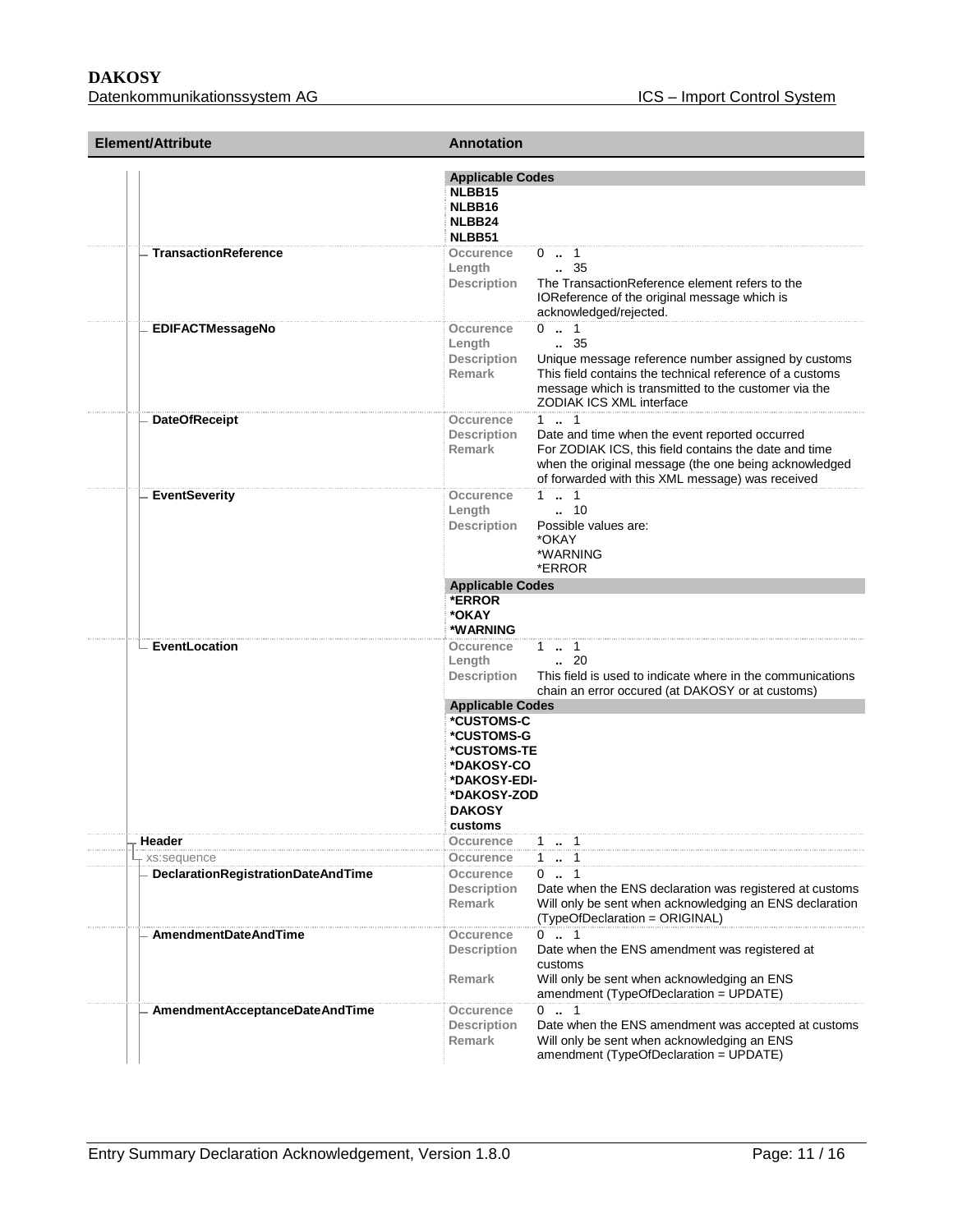#### **DAKOSY**  Datenkommunikationssystem AG

| <b>Element/Attribute</b>           | <b>Annotation</b>                                                 |                                                                                                                                                                                                                                                                                |
|------------------------------------|-------------------------------------------------------------------|--------------------------------------------------------------------------------------------------------------------------------------------------------------------------------------------------------------------------------------------------------------------------------|
| <b>MRN</b>                         | Occurence<br>Length<br><b>Description</b>                         | $0 \dots 1$<br>18. 18<br>MRN associated with the procedure.                                                                                                                                                                                                                    |
| <b>CommercialReferenceNumber</b>   | Occurence<br>Length<br><b>Description</b>                         | $0 \t  1$<br>.70<br>Unique identification of consignment e.g. UCR or freight<br>document number.                                                                                                                                                                               |
| <b>TransportModeAtBorder</b>       | <b>Occurence</b><br>Length<br><b>Description</b><br><b>Remark</b> | $0 \t  1$<br>$\cdot$ 1<br>Code for type of Transport Mode at border<br>Use '1' for sea freight, '4' for air freight                                                                                                                                                            |
| IdentityOfMeansOfTransportAtBorder | Occurence                                                         | $0 \t . 1$                                                                                                                                                                                                                                                                     |
| xs:sequence                        | Occurence                                                         | $1 - 1$                                                                                                                                                                                                                                                                        |
| NationalityCrossingBorder          | Occurence<br><b>Pattern</b><br><b>Description</b>                 | $0 \t  1$<br>$[a-zA-Z](2)$<br>Country of origin of nationality crossing border (coded)                                                                                                                                                                                         |
| <b>IdentityCrossingBorder</b>      | Occurence<br>Length<br><b>Description</b><br><b>Remark</b>        | $0 \t  1$<br>$\ldots$ 27<br>Name or indicator of the registration number (means of<br>transport at border)<br>For sea freight, the vessel's IMO or ENI number has to be<br>submitted here. The field must not be used in case of air<br>freight (TransportModeAtBorder = $4$ ) |
| - NameCrossingBorder               | Occurence<br>Length                                               | $0 \t  1$<br>$\, 35$                                                                                                                                                                                                                                                           |
| ConveyanceReferenceNumber          | Occurence<br>Length<br><b>Description</b>                         | $0 \t . 1$<br>35<br>Identifier of conveyance reference number, e.g. voyage,<br>trip or flight number                                                                                                                                                                           |
| <b>ETD</b>                         | Occurence<br><b>Description</b>                                   | $0 \t . 1$<br>DAKOSY uses this field internally for certain airfreight<br>related declarations/situations                                                                                                                                                                      |
| PersonLodgingTheSummaryDeclaration | Occurence<br><b>Description</b>                                   | $1 \t  \t 1$<br>Information about the person lodging the entry summary<br>declaration                                                                                                                                                                                          |
| xs:sequence                        | Occurence                                                         | 1  1                                                                                                                                                                                                                                                                           |
| - TIN                              | Occurence<br>Length<br><b>Remark</b>                              | $1 \t  \t 1$<br>$\cdot$ 17<br>An EORI-TIN consists of a two-digit countrycode (e.g.<br>'DE') and up to 15 alphanumeric characters, e.g.<br>CZ1234FGH55                                                                                                                         |
|                                    | <b>Description</b>                                                | EORI-TIN                                                                                                                                                                                                                                                                       |
| <b>BranchNumber</b>                | Occurence<br>Pattern<br>Remark                                    | $0 \t  1$<br>$\{4\}$<br>The branch number is 4-digit numeric. '0000' must be<br>transmitted, if the participant did not apply for branch<br>number(s).<br>Branch (0000 - 9999).                                                                                                |
| <b>Address</b>                     | Occurence                                                         | $0 \t  1$                                                                                                                                                                                                                                                                      |
| xs:sequence                        | Occurence                                                         | $1 - 1$                                                                                                                                                                                                                                                                        |
| Name                               | Occurence<br>Length                                               | $\cdots$ 1<br>0<br>.35                                                                                                                                                                                                                                                         |
| Name2                              | Occurence<br>Length<br><b>Description</b><br><b>Remark</b>        | $\mathbf{1}$<br>$0 \dots$<br>$\ldots$ 35<br><b>Name Continuation</b><br>This field is used for sending the 2nd part of the company<br>name (if the name is longer than 35 char). It is used by<br>Finnish customs only.                                                        |
| <b>StreetAndNumber</b>             | Occurence<br>Length                                               | $0 \t . 1$<br>35                                                                                                                                                                                                                                                               |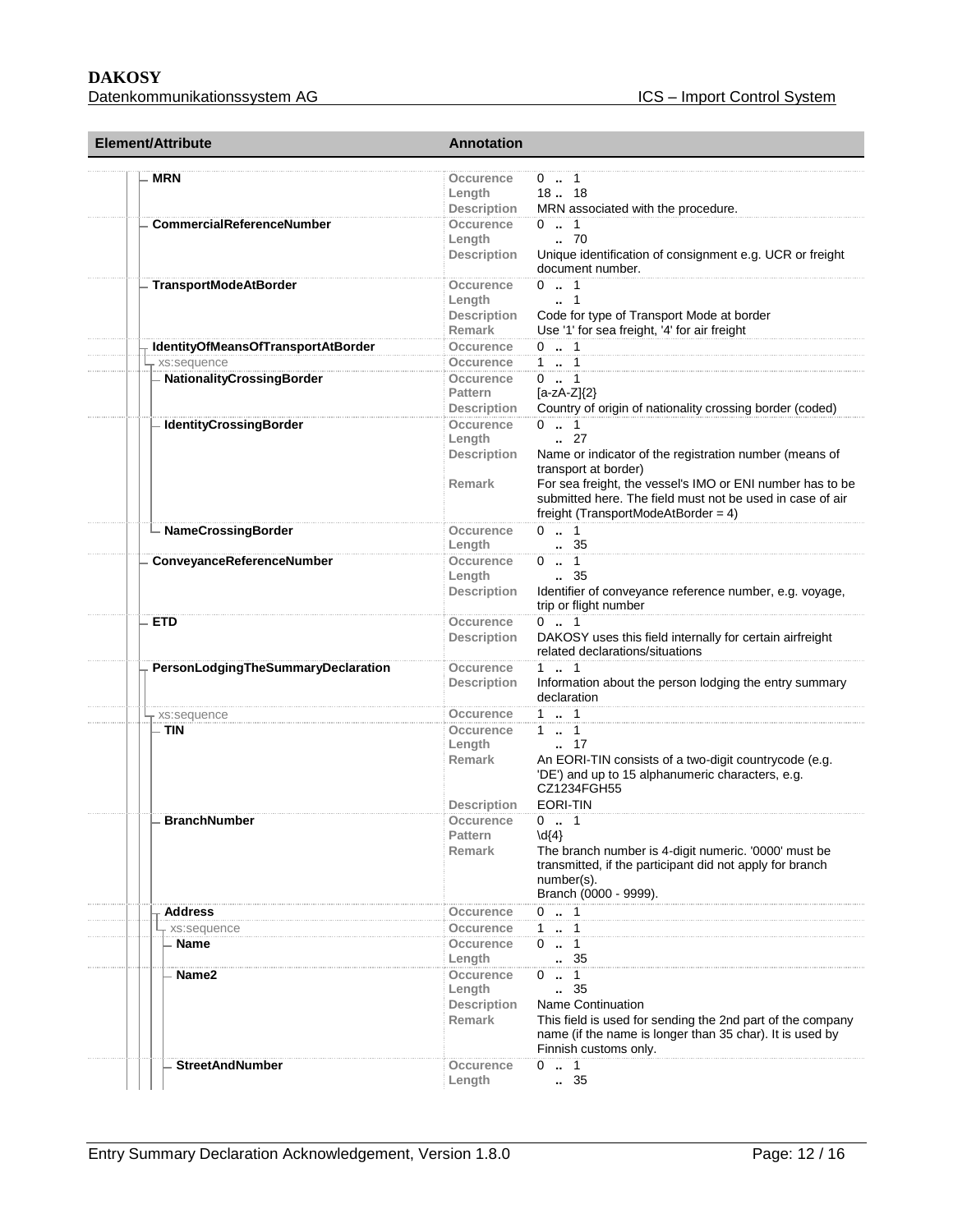#### **DAKOSY**  Datenkommunikationssystem AG ICS – Import Control System

| Element/Attribute           | <b>Annotation</b>                                                                                                                                                                                                                                                                                                                  |
|-----------------------------|------------------------------------------------------------------------------------------------------------------------------------------------------------------------------------------------------------------------------------------------------------------------------------------------------------------------------------|
|                             | $0 \t  1$<br>Occurence                                                                                                                                                                                                                                                                                                             |
| Country                     | <b>Pattern</b><br>$[a-zA-Z]\{2\}$                                                                                                                                                                                                                                                                                                  |
| Postcode                    | $0 \t . 1$<br>Occurence<br>$\cdot$ 9<br>Length                                                                                                                                                                                                                                                                                     |
| - City                      | $1 \t  1$<br>Occurence<br>. 35<br>Length                                                                                                                                                                                                                                                                                           |
| LanguageCode                | <b>Occurence</b><br>$0 \t  1$                                                                                                                                                                                                                                                                                                      |
|                             | <b>Pattern</b><br>$[a-zA-Z](2)$<br>This field can be used to provide a two-character language<br>Description<br>code, describing the language used for address and<br>contact data. Whether this field is used and whether it is<br>mandatory depends on the receiving country of a<br>message.                                    |
| TraderRepresentative        | $0 \t . 1$<br><b>Occurence</b><br>Information about the person lodging the entry summary<br><b>Description</b><br>declaration. Will be filled in if sent by customs when<br>acknowledging an amendment (TypeOfDeclaration =<br>UPDATE).                                                                                            |
| <sub>r</sub> xs:sequence    | $1 \quad 1$<br>Occurence                                                                                                                                                                                                                                                                                                           |
| <b>TIN</b>                  | $0 \t . 1$<br>Occurence                                                                                                                                                                                                                                                                                                            |
|                             | Length<br>$\ldots$ 17<br>Remark<br>An EORI-TIN consists of a two-digit countrycode (e.g.<br>'DE') and up to 15 alphanumeric characters, e.g.<br>CZ1234FGH55                                                                                                                                                                        |
|                             | EORI-TIN<br><b>Description</b>                                                                                                                                                                                                                                                                                                     |
| <b>BranchNumber</b>         | Occurence<br>$0$ . 1<br><b>Pattern</b><br>$\{4\}$<br><b>Remark</b><br>The branch number is 4-digit numeric. '0000' must be<br>transmitted, if the participant did not apply for branch<br>number(s).<br>Branch (0000 - 9999).                                                                                                      |
| <b>Address</b>              | $0 \t . 1$<br>Occurence                                                                                                                                                                                                                                                                                                            |
| xs:sequence                 | $1 - 1$<br>Occurence                                                                                                                                                                                                                                                                                                               |
| Name                        | $0 \t  1$<br>Occurence<br>Length<br>35                                                                                                                                                                                                                                                                                             |
| Name <sub>2</sub>           | $0 \t  \t 1$<br>Occurence<br>35<br>Length<br><b>Description</b><br><b>Name Continuation</b><br>Remark<br>This field is used for sending the 2nd part of the company<br>name (if the name is longer than 35 char). It is used by<br>Finnish customs only.                                                                           |
| <b>StreetAndNumber</b>      | $0 \t  1$<br>Occurence<br>Length<br>35                                                                                                                                                                                                                                                                                             |
| Country                     | $0 \t  1$<br>Occurence<br>Pattern<br>$[a-zA-Z]\{2\}$                                                                                                                                                                                                                                                                               |
| <b>Postcode</b>             | $0 \t  1$<br>Occurence<br>$\ldots$ 9<br>Length                                                                                                                                                                                                                                                                                     |
| - City                      | $1 - 1$<br>Occurence<br>35<br>Length                                                                                                                                                                                                                                                                                               |
| <b>LanguageCode</b>         | $0 \t  1$<br>Occurence<br><b>Pattern</b><br>$[a-zA-Z]\{2\}$<br><b>Description</b><br>This field can be used to provide a two-character language<br>code, describing the language used for address and<br>contact data. Whether this field is used and whether it is<br>mandatory depends on the receiving country of a<br>message. |
| <b>TraderAtEntryCarrier</b> | $0 \t  1$<br>Occurence<br>Information about the person lodging the entry summary<br><b>Description</b><br>declaration. Will be filled in if sent by customs                                                                                                                                                                        |
| xs:sequence                 | Occurence<br>1 . 1                                                                                                                                                                                                                                                                                                                 |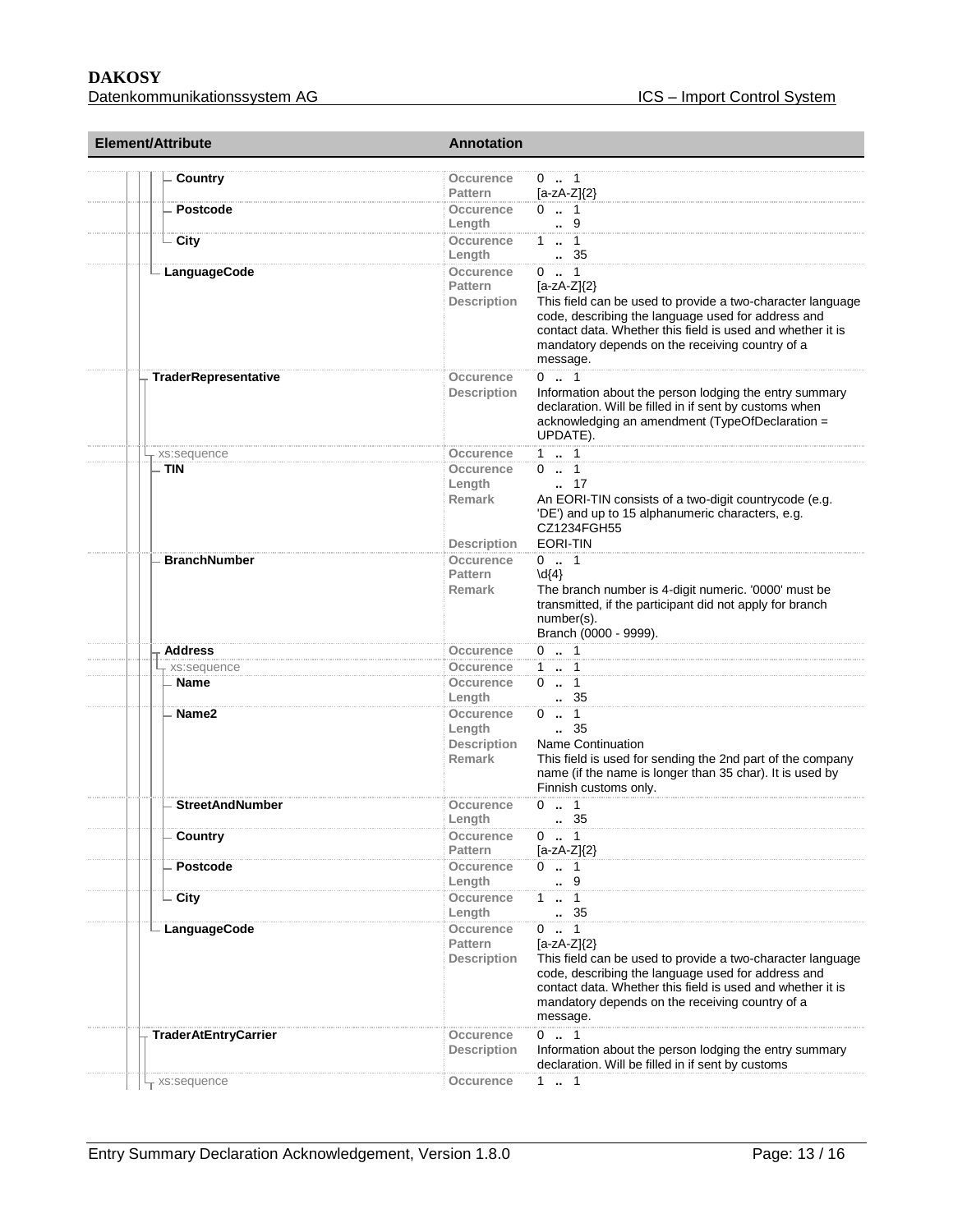## **DAKOSY**

| <b>Element/Attribute</b>         | <b>Annotation</b>                                                                                                                                                                                                                                                                                                                                                                                                                                                                                                                                  |
|----------------------------------|----------------------------------------------------------------------------------------------------------------------------------------------------------------------------------------------------------------------------------------------------------------------------------------------------------------------------------------------------------------------------------------------------------------------------------------------------------------------------------------------------------------------------------------------------|
| TIN                              | Occurence<br>1.1<br>$\ldots$ 17<br>Length<br>Remark<br>An EORI-TIN consists of a two-digit countrycode (e.g.<br>'DE') and up to 15 alphanumeric characters, e.g.<br>CZ1234FGH55                                                                                                                                                                                                                                                                                                                                                                    |
| <b>BranchNumber</b>              | EORI-TIN<br><b>Description</b><br>$0 \t  1$<br><b>Occurence</b><br><b>Pattern</b><br>$\{4\}$<br>Remark<br>The branch number is 4-digit numeric. '0000' must be<br>transmitted, if the participant did not apply for branch<br>number(s).<br>Branch (0000 - 9999).                                                                                                                                                                                                                                                                                  |
|                                  | $0 \t  1$                                                                                                                                                                                                                                                                                                                                                                                                                                                                                                                                          |
| <b>Address</b>                   | Occurence                                                                                                                                                                                                                                                                                                                                                                                                                                                                                                                                          |
| xs:sequence                      | 1  1<br>Occurence                                                                                                                                                                                                                                                                                                                                                                                                                                                                                                                                  |
| - Name                           | $0 \t . 1$<br>Occurence<br>. 35<br>Length                                                                                                                                                                                                                                                                                                                                                                                                                                                                                                          |
| Name2                            | Occurence<br>$0 \t  1$<br>$\, 35$<br>Length<br>Description<br><b>Name Continuation</b><br><b>Remark</b><br>This field is used for sending the 2nd part of the company<br>name (if the name is longer than 35 char). It is used by<br>Finnish customs only.                                                                                                                                                                                                                                                                                         |
| <b>StreetAndNumber</b>           | $0 \t . 1$<br>Occurence<br>. 35<br>Length                                                                                                                                                                                                                                                                                                                                                                                                                                                                                                          |
| Country                          | Occurence<br>$0 \t  1$<br><b>Pattern</b><br>$[a-zA-Z]\{2\}$                                                                                                                                                                                                                                                                                                                                                                                                                                                                                        |
| Postcode                         | $0 \t  1$<br>Occurence<br>$\cdot$ 9<br>Length                                                                                                                                                                                                                                                                                                                                                                                                                                                                                                      |
| - City                           | $1 \t  \t 1$<br>Occurence<br>. 35<br>Length                                                                                                                                                                                                                                                                                                                                                                                                                                                                                                        |
| - LanguageCode                   | Occurence<br>$0 \t  1$<br>$[a-zA-Z]/2$<br><b>Pattern</b><br>This field can be used to provide a two-character language<br><b>Description</b><br>code, describing the language used for address and<br>contact data. Whether this field is used and whether it is<br>mandatory depends on the receiving country of a<br>message.                                                                                                                                                                                                                    |
| <b>CustomsOfficeOfFirstEntry</b> | $1 - 1$<br>Occurence<br>Information about the Customs office of first entry whereby<br><b>Description</b><br>the goods enter the EU                                                                                                                                                                                                                                                                                                                                                                                                                |
| xs:sequence                      | $1 - 1$<br>Occurence                                                                                                                                                                                                                                                                                                                                                                                                                                                                                                                               |
| - xs:choice                      | $1 - 1$<br>Occurence                                                                                                                                                                                                                                                                                                                                                                                                                                                                                                                               |
| - ReferenceNumber                | $1 - 1$<br>Occurence<br>88<br>Length<br><b>Pattern</b><br>[A-Z]{2}[A-Z0-9]{6}<br>This has to be a code from the COL (see http://ec.<br><b>Remark</b><br>europa.eu/taxation_customs/dds/csrdhome_en.htm)<br>Customs office code of the first customs office at entry<br><b>Description</b>                                                                                                                                                                                                                                                          |
| - LocationCode                   | 1<br>1<br>Occurence<br>$5-.5$<br>Length<br>$[A-Z]\{5\}$<br><b>Pattern</b><br><b>UNLocation Code</b><br><b>Description</b><br><b>Description</b><br>Instead of a customs office reference number one might<br>send an UNLoCode here. DAKOSY will then map the<br>code to the appropriate number. Please contact DAKOSY<br>if you wish to use this mapping functionality.<br>Note: DAKOSY supports only a 1:1 mapping LoCode<-<br>>CustomsOffice. However, for a number of ports within<br>the EU there are several customs office codes. Therefore, |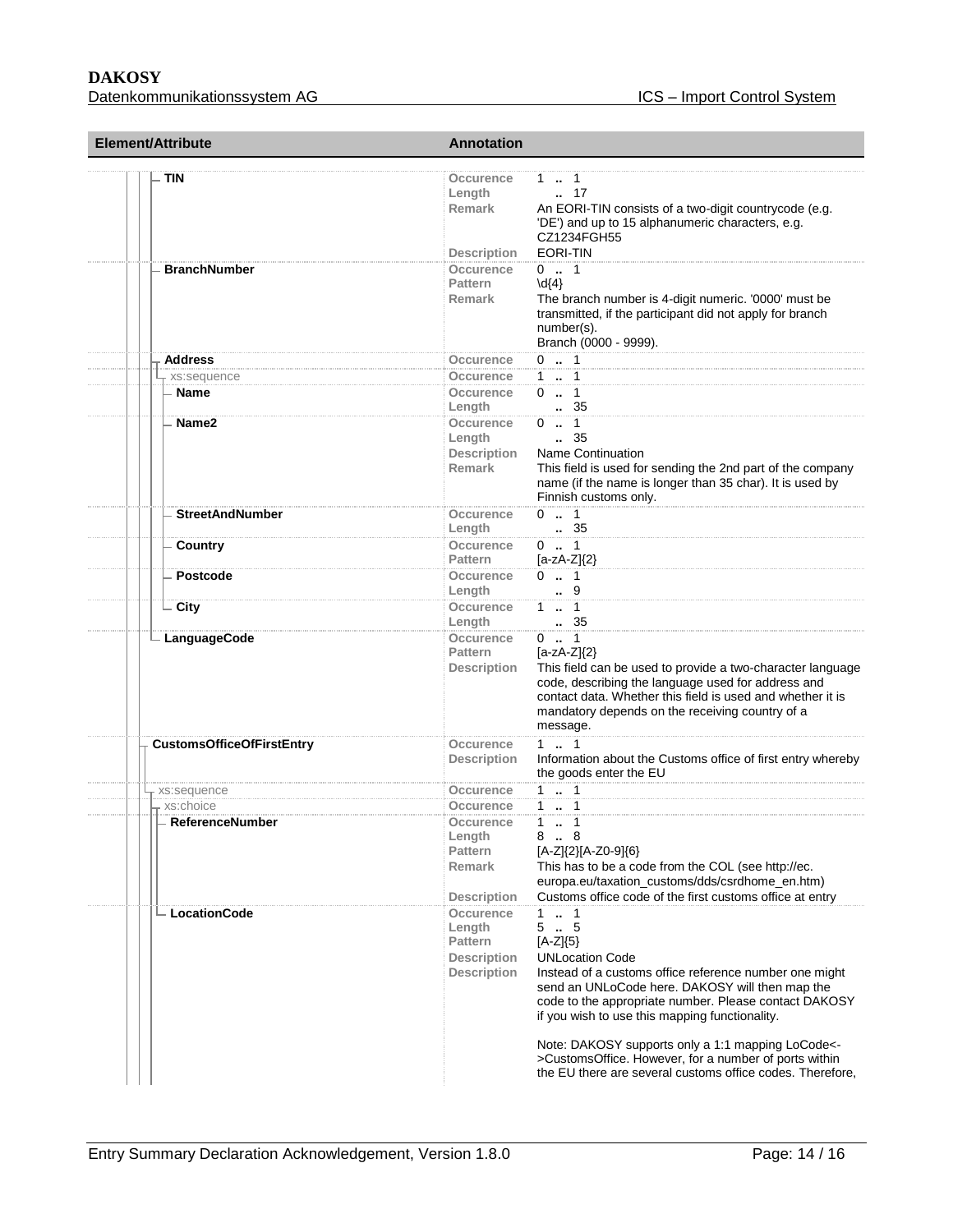## **DAKOSY**

| Element/Attribute                     | <b>Annotation</b>                                                                |                                                                                                                                                                                                                                                                    |
|---------------------------------------|----------------------------------------------------------------------------------|--------------------------------------------------------------------------------------------------------------------------------------------------------------------------------------------------------------------------------------------------------------------|
|                                       |                                                                                  | a customer should always consider that the possibility to<br>send customs office codes might be needed even if a<br>UNLoCode is sent usually.                                                                                                                      |
| ExpectedDateAndTimeOfArrival          | Occurence<br><b>Description</b>                                                  | $0 \t  1$<br>Expected date and time of arrival at Customs office of first<br>entry                                                                                                                                                                                 |
| - CustomsOfficeOfLodgement            | Occurence<br>Length<br>Description                                               | $0 \t  1$<br>88<br>Reference number of the customs office where the Entry<br>Summary Declaration was lodged                                                                                                                                                        |
| <b>GoodsItems</b>                     | Occurence<br><b>Description</b>                                                  | $0 \t  1$<br>Information about the items of the Entry Summary<br>Declaration                                                                                                                                                                                       |
| r xs:sequence                         | <b>Occurence</b>                                                                 | $1 \quad 1$                                                                                                                                                                                                                                                        |
| GoodsItem                             | Occurence                                                                        | 1 . 999                                                                                                                                                                                                                                                            |
| - xs:sequence                         | <b>Occurence</b>                                                                 | 1  1                                                                                                                                                                                                                                                               |
| - GoodsItemNumber                     | Occurence<br><b>FractionDigits 0</b><br><b>TotalDigits</b><br><b>Description</b> | $1 - 1$<br>5<br>Unique number of an item of the entry summary                                                                                                                                                                                                      |
|                                       |                                                                                  | declaration                                                                                                                                                                                                                                                        |
| <b>CommercialReferenceNumber</b>      | <b>Occurence</b><br>Length<br><b>Description</b>                                 | $0 \t  1$<br>$\cdot$ 70<br>Unique identification of this goods item e.g. UCR or freigth                                                                                                                                                                            |
|                                       |                                                                                  | document number                                                                                                                                                                                                                                                    |
| xs:choice<br><b>ContainerNumbers</b>  | Occurence<br>Occurence                                                           | $0 \t  1$<br>$1 \t  \t 1$                                                                                                                                                                                                                                          |
|                                       | <b>Description</b><br><b>Remark</b>                                              | Information about the containers of this item<br>NOTE: Dutch customs allow to specify some additional<br>information per container. In order to be able to submit<br>these, element Containers should be used instead of<br>element ContainerNumbers.              |
| - xs:sequence                         | Occurence                                                                        | $1 - 1$                                                                                                                                                                                                                                                            |
| - ContainerNumber                     | Occurence<br>Length<br><b>Description</b>                                        | 1 . 99<br>$\ldots$ 17<br>Containter number allocated to an item                                                                                                                                                                                                    |
| <b>Containers</b>                     | Occurence<br>Description<br><b>Remark</b>                                        | $1 \t  1$<br>Information about the containers of this item<br>NOTE: Dutch customs allow to specify some additional<br>information per container. In order to be able to submit<br>these, element Containers should be used instead of<br>element ContainerNumbers. |
| - xs:sequence                         | Occurence                                                                        | $1 \t  1$                                                                                                                                                                                                                                                          |
| <b>Container</b>                      | Occurence                                                                        | 1 . 99                                                                                                                                                                                                                                                             |
| xs:sequence<br><b>ContainerNumber</b> | Occurence<br>Occurence<br>Length                                                 | 1 . 1<br>$\dots$ 1<br>1.<br>$\cdot$ 17                                                                                                                                                                                                                             |
| <b>NumberOfPackages</b>               | Occurence<br><b>FractionDigits 0</b><br><b>TotalDigits</b><br>Description        | $1 \t  1$<br>8<br>Number of packages of a goods item which have been<br>allocated to this container                                                                                                                                                                |
| ContainerType                         | <b>Occurence</b><br>Length                                                       | $0 \t  1$<br>4                                                                                                                                                                                                                                                     |
|                                       | <b>Description</b>                                                               | Container SizeType accd. ISO (e.g. 22G0)                                                                                                                                                                                                                           |
| <b>FullEmptyIndicator</b>             | Occurence<br>Default                                                             | $0 \t  1$<br>5<br>If no "FullEmpty" Indicator is sent, code "5" (full) will                                                                                                                                                                                        |
| IdentitiesOfMeansOfTransportAtBorder  | <b>Description</b><br>Occurence                                                  | automatically be used for ENS to dutch customs<br>$0 \t  1$                                                                                                                                                                                                        |
|                                       |                                                                                  |                                                                                                                                                                                                                                                                    |